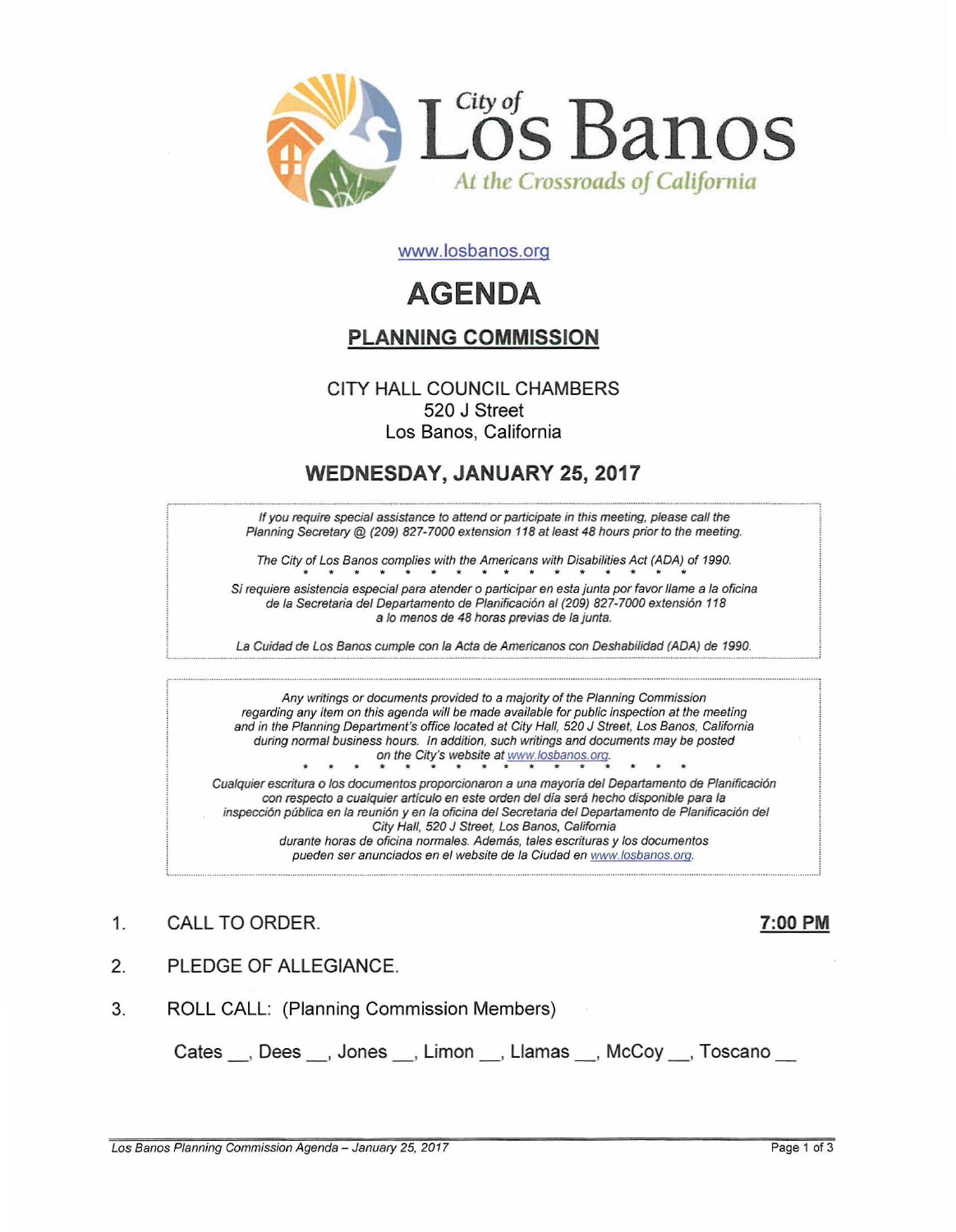#### 4. APPROVAL OF AGENDA.

Recommendation: Approve the agenda as submitted.

5. CONSIDERATION OF APPROVAL OF THE ACTION MINUTES FOR THE REGULAR PLANNING COMMISSION MEETING OF JANUARY 11,2017.

Recommendation: Approve the minutes as submitted.

- 6. PUBLIC FORUM: Members of the public may address the Commission on any item of public interest that is within the jurisdiction of the Commission, including agenda and non-agenda items. No action will be taken on non-agenda items. Speakers are limited to a five (5) minute presentation.
- 7. PUBLIC HEARINGS: If you challenge the proposed action as described herein in court, you may be limited to raising only those issues you or someone else raised at the public hearing described herein or in written correspondence delivered to the City at, or prior to, the public hearing.
	- A. Public Hearing to Consider the San Luis Estates Mitigated Negative Declaration (SCH #2016101002) and Associated Vesting Tentative Tract Map #2015-03 for the Subdivision of Approximately 5.5 Acres into 25 Single-Family Residential Lots Ranging from 6,000 Square Feet to 9,519 Square Feet Located on the South Side of San Luis Street Between Jeffrey Road and Miller Lane, More Specifically Identified as Assessor's Parcel Number: 428-121-012 (Continued from December 13, 2016 and Continue to February 22, 2017).

Recommendation: Receive staff report, open the public hearing, receive public comment, and continue the public hearing to February 22, 2017.

B. Public Hearing - to Consider a CEQA Categorical Exemption and Conditional Use Permit to Allow the Use of a Type 41 Alcohol License for the On-Sale of Beer and Wine in Conjunction with an Eating Place for Las Palmas Restaurant Located at 502 Pacheco Boulevard, More Specifically Identified as Assessor's Parcel Number: 026-044-035.

> 1) Planning Commission Resolution No. 2017-05 - Recommending Approval of Conditional Use Permit #2016-21 to the Los Banos City Council for the Use of a Type 41 Alcohol License for the On-Sale of General Alcohol in Conjunction with an Eating Place for Las Palmas Taqueria Y Mariscos Located at 502 Pacheco Boulevard.

Recommendation: Receive staff report, open the public hearing, receive public comment, close the public hearing, and adopt the resolution as submitted.

#### 8. PRESENTATION AND TRAINING REGARDING THE RALPH M. BROWN ACT.

Recommendation: Informational item, no action to be taken